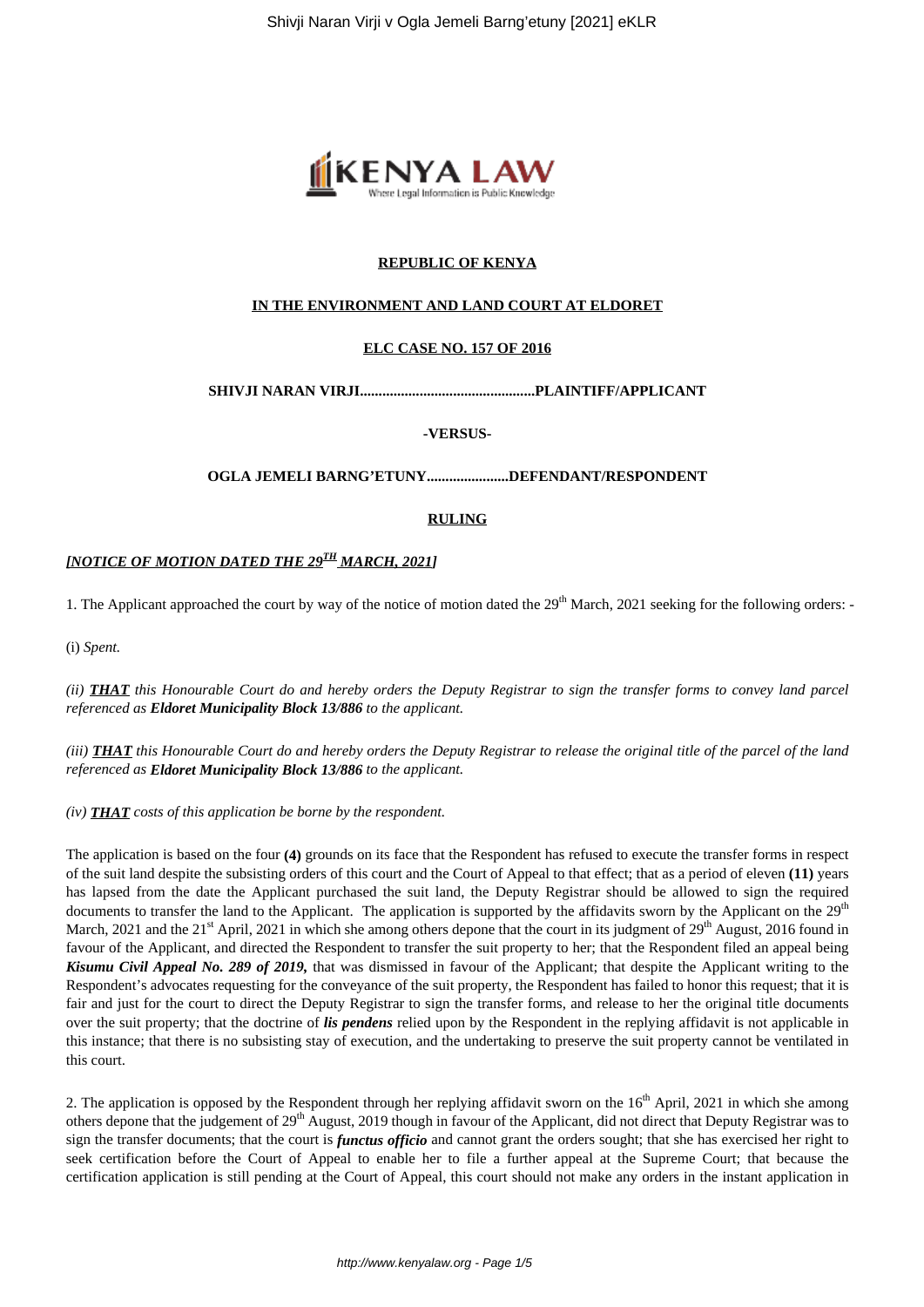view of the doctrine of *lis pendens;* that the Deputy Registrar cannot take any action over the suit property when the certification and leave to appeal application is pending in Court of Appeal; and the subject matter of this suit should be preserved as it may disappear while her challenge of the decree to the Supreme Court is still pending.

3. The court gave directions on filing and exchanging replies and written submissions on the  $13<sup>th</sup>$  April, 2021 and  $14<sup>th</sup>$  June, 2021 but only the learned counsel for the Applicant filed theirs dated the 22<sup>nd</sup> April, 2021.

4. The following are the issues for determination by the court;

## *(a) Whether the filing of an application for certification and leave to file an appeal to the Supreme Court operates as an automatic stay of execution.*

*(b) Whether the Applicant has shown reasonable grounds for the orders sought to be granted.*

#### *(c) Who pays the costs of the notice of motion"*

5. The court has carefully considered the grounds on the application, affidavit evidence, submissions filed, superior courts decisions cited and come to the following conclusions;

(a) That the Respondent in her reply to the application appear to posit that the filing of an application to the Court to Appeal for certification and leave to file an appeal to the Supreme Court should entitle her a stay of execution, and that the court should refrain from taking any steps until the matter in the appeal courts has ended in view of the doctrine of *lis pendens.* That the Applicant disputes that position and submits that the proper process that should have been used by the Respondent was the filing of an application for stay of execution. The doctrine of *lis pendens* has been addressed by superior courts in many decisions including in the case of *Ruthi Kinyua v Patrick Thuita Gachure & another [2015] eKLR*, where the Court of Appeal had the following to say;

*"Black's Law Dictionary 9th edition, defines lis pendens as the jurisdictional, power or control acquired by a court over property while a legal action is pending.*

*Lis pendens is a common law principle that was enacted into statute by section 52 Indian Transfer of Property Act (ITPA)-now repealed. While addressing the purpose of the principle of lis pendens, Turner L. J, in Bellamy vs Sabine [1857] 1 De J 566 held as follows;*

*"It is a doctrine common to the courts both of law and equity, and rests, as I apprehend, upon this jurisdiction, that it would plainly be impossible that any action or suit could be brought to a successful determination, if alienation pendent lite were permitted to prevail. The Plaintiff would be liable in every case to be defeated by the Defendants alienating before the judgment or decree, and would be driven to commence his proceedings de novo, subject again to defeat by the same course of proceedings."*

That in the case of *Mawji vs US International University & Another [1976] KLR 185*, *Madan, J.A.* stated thus;

*"The doctrine of lis pendens under section 52 of TPA is a substantive law of general application. Apart from being in the statute, it is a doctrine equally recognized by common law. It is based on expedience of the court. The doctrine of lis pendens is necessary for final adjudication of the matters before the court and in the general interests of public policy and good effective administration of justice. It therefore overrides, section 23 of the RTA and prohibits a party from giving to others pending the litigation rights to the property in dispute so as to prejudice the other…"*

In the same case it was observed inter alia that;

*"Every man is presumed to be attentive to what passes in the courts of justice of the State or sovereignty where he resides. Therefore, purchase made of a property actually in litigation pendete lite for a valuable consideration and without any express or implied notice in point of fact affects the purchaser in the same manner as if he had notice and will accordingly be bound by the judgment or decree in the suit."*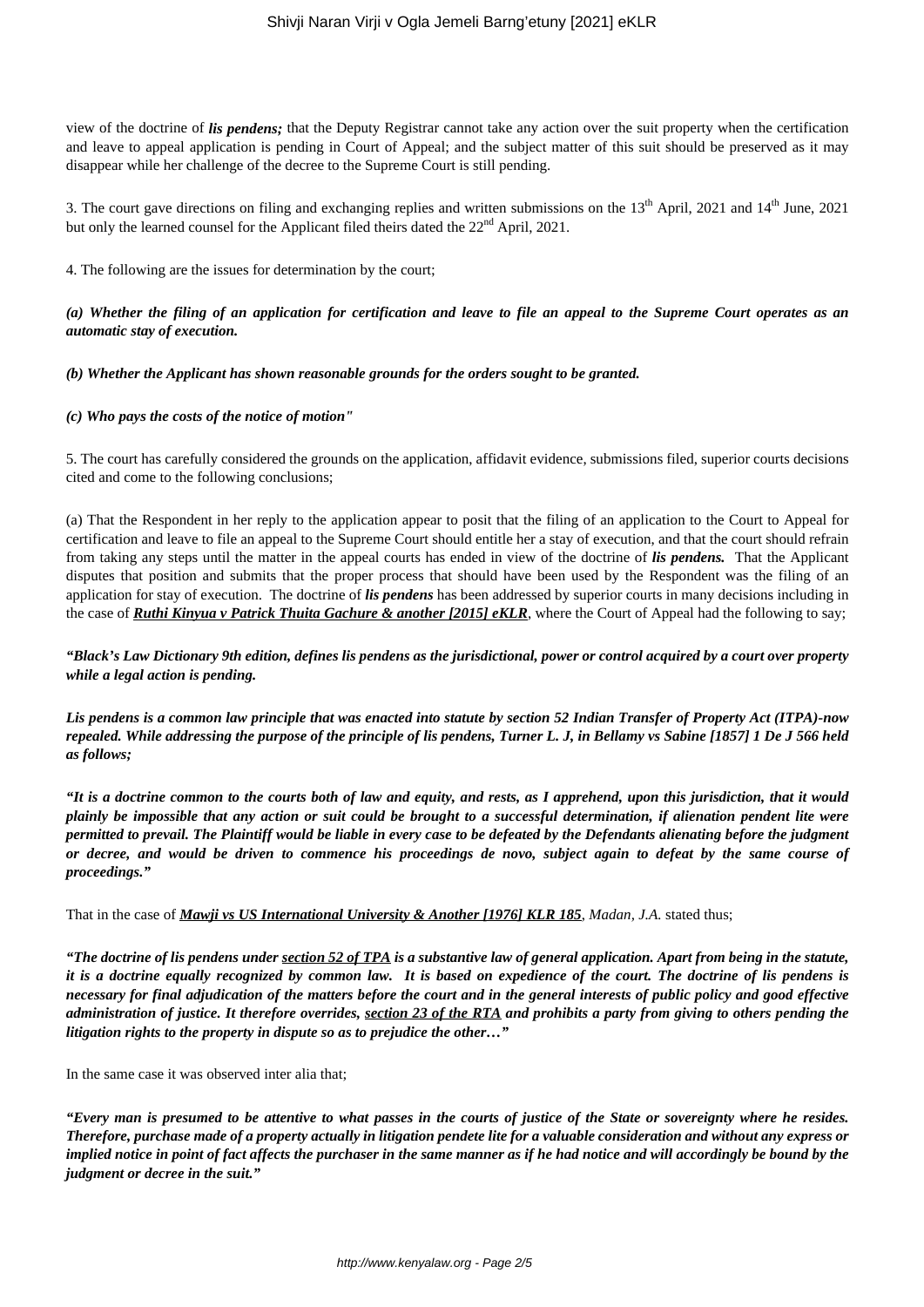Further, in the case of *Bernadette Wangare Muriu vs National Social Security Fund Board of Trustees & 2 Others [2012] eKLR*, *Nambuye J*, (as she then was) held that;

*"The necessity of the doctrine of lis pendens in the adjudication of land matters pending before the court cannot be gainsaid, particularly for its expediency, as well as the orderly and efficacious disposal of justice..."*

## And in the case of *Cieni Plains Company Limited & 2 others versus Ecobank Kenya Limited [2017] eKLR*, *Onguto J*, stated;

*"The doctrine of lis pendens often expressed in the maxim pendente lite nihilin novature (during litigation nothing should be changed): see Blacks' Law Dictionary 9th Ed, was until May, 2012 part of our statute law. With regard to real property, section 52 of the now repealed Indian Transfer of Property Act 1882 provided that during the pendency in any court having authority in Kenya of any suit in which the right to immovable property was directly and specifically in question, the immovable property was not to be transferred or dealt with by any party to the suit or proceedings so as to affect the rights of any other party thereto under any decree or order that would be ultimately made , except with the authority of the court and on terms."*

(b) The *lis pendens* doctrine was originally a doctrine of common application to both the courts of law and equity. It rested on the principle that every suit would simply be defeated once property was disposed of, and the claimant forced to bring a new suit against the new owner only for the latter to dispose of the new suit and the claimant to start all over again: see *Turner LJ in Bellamy v Sabine [1857] 1 De J 566*. That were it not for *lis pendens* doctrine being the guiding factor in immovable litigations, no suit in a case where the subject matter is constantly being transferred would ever be successfully prosecuted. That as I understand it, the doctrine of *lis pendens* is based on justice, equity, expediency and good conscience. It is based on sound policy. The concept of the rule of law anticipates fine and fair adjudication. **The law does not allow or encourage litigants to give rights which are still under dispute to others who are not litigants and in the process prejudice fellow litigants**. Thus, according to the 10<sup>th</sup> edition of G. C. Bharuka's treatise Mulla on the **Indian Transfer of Property Act**, the doctrine is intended to avoid conflicts between parties to a suit and innocent purchasers and also to stop those who want to circumvent the court's jurisdiction by removing the subject matter from the court's grasp. The aim is accomplished by enforcing the decree against any person who acquires property the subject of litigation: *see Bharuka (supra)*. That from the foregoing passages, the doctrine of *lis pendens* can be regarded as one that serves to stop the alienation of land subject to a civil suit by third parties during the pendency of litigation. It serves to preserve the subject matter of a suit pending the determination of the rights of the parties.

(c) That in the instant matter, the doctrine does not appear to be applicable, as the rights over the suit property herein have already been determined by two competent courts of law in favour of the Applicant. That the fear that empowering the Deputy Registrar to sign the transfer documents, or to allow the alienation of the suit property as decreed by the courts will threaten the ownership rights of the Respondent to the suit property does not arise in this case, as the two courts have made a finding that the Respondent has no rights in the suit property. That in any case, the application does not seek to transfer the property to third parties who are not already part of the litigation over the ownership of the suit property, but to the one who the courts have actually ruled in favour of, and affirmed her right over the suit property.

(d) That it is noteworthy that appeals to the Supreme Court, more-so through the route used by the Respondent in seeking her matter certified as a matter of general public importance, and for leave to appeal to the Supreme Court that is said to be before the Court of Appeal, is not a matter of right. The Court of Appeal may well reject the application. Even if the application is successful, the Supreme Court retains the power granted under **Article 163(5) of the Constitution** to affirm, vary or overturn a certification granted by the Court of Appeal. The import of this is that appealing to the Supreme Court is an exception rather than the rule, and a party has to demonstrate that he/she/it is deserving of the jurisdiction of the Supreme Court. It cannot be equated to an appeal to the other courts which grant a litigant two appeals as a matter of right. Therefore, with the foregoing position in mind, the Respondent's filing of an application for certification and leave to file an appeal cannot be regarded as a continuation of the litigation that is capable of delaying the transfer of the suit property to the party (Applicant), in whose favour two competent courts have so far ruled on.

(e) This position is buttressed when one considers that in applying for certification to file an appeal to the Supreme Court, a person has to demonstrate that interests beyond those of the Appellant arise in the suit to necessitate the court to exercise its jurisdiction. That position has been taken by the Supreme Court in the case of *Daniel Kimani Njihia v Francis Mwangi Kimani & Another, Civil Application No. 3 of 2014,* where a two-judge bench had this to say: -

*"[This Court had not been conceived as just another layer in the appellate - Court structure. Not all decisions of the Court of*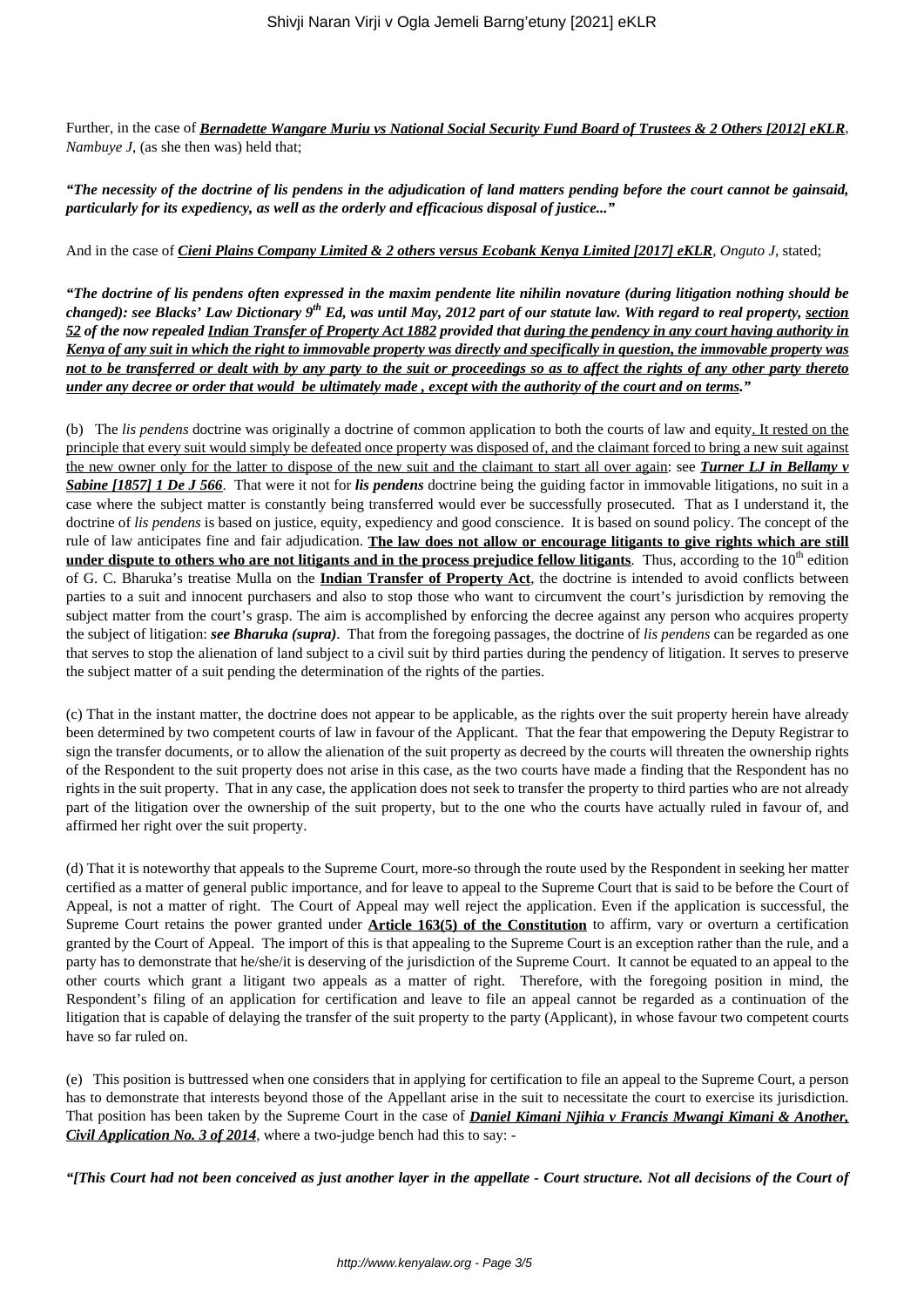### *Appeal are subject to appeal before this Court.]"*

(f) Therefore, the suit and appeal on the ownership rights over the suit property known as Eldoret Municipality Block 13/886, has been determined with finality. That with that determination not having been successfully challenged, the doctrine of *lis pendens* is clearly inapplicable in this matter. That the filing of the application for certification and for leave to appeal does therefore not amount to an automatic stay of execution order. The only way to stop the execution of a decree is in filing an application for stay of execution. That **Order 42 Rule 6 of the Civil Procedure Rules**, specifically provides that;

*"(1) No appeal or second appeal shall operate as a stay of execution or proceedings under a decree or order appealed from except in so far as the court appealed from may order but, the court appealed from may for sufficient cause order stay of execution of such decree or order, and whether the application for such stay shall have been granted or refused by the court appealed from, the court to which such appeal is preferred shall be at liberty, on application being made, to consider such application and to make such order thereon as may to it seem just, and any person aggrieved by an order of stay made by the court from whose decision the appeal is preferred may apply to the appellate court to have such order set aside."*

(g) The Court of Appeal declined to stay execution in the matter that it had determined with finality in the case of *Dickson Muricho Muriuki v Timothy Kangondu Muriuki & 6 Others [2013] eKLR*, when it held as follows;

*"20. On the issue of whether this Court has jurisdiction to stay execution of its orders or stay any proceedings after the final delivery of its judgment and pending the hearing and determination of an intended appeal to the Supreme Court, we are of the view that once this Court has pronounced the final judgment, it is functus officio and must down its tools. In the absence of statutory authority, the principle of functus officio prevents this Court from re-opening a case where a final decision and judgment has been made. We bear in mind that in the new constitutional dispensation, most cases will end at the Court of Appeal and it is inadvisable for this Court to be able to issue stay orders after delivery of its judgment. We remind ourselves that the principle of functus officio is grounded on public policy which favours finality of proceedings. If a court is permitted to continually revisit or reconsider final orders simply because a party intends to appeal to the Supreme Court or the Court may change its mind or wishes to continue exercising jurisdiction over a matter, there would never be finality to a proceeding. The structure of the Kenyan courts is that there must be finality of proceedings at the Court of Appeal in those cases where certification to the Supreme Court has not been granted. Allowing this Court to issue stay orders after judgment would be detrimental to the concept of finality in litigation within hierarchy and structure of the Kenyan courts.…*

*It is our considered view that subject to the Court of Appeal's jurisdiction to certify matters of appeal to the Supreme Court, the proper forum to seek and apply for stay of execution after judgment by the Court of Appeal is the Supreme Court; and only when leave or certification has been granted. The upshot of the foregoing is that we find that the application in the Notice of Motion under certificate of urgency dated 31st July, 2013 lacks merit and is hereby dismissed with costs to the respondents."*

(h) That the question that begs answer from the foregoing is that, if the Court of Appeal on an application for stay of execution of its judgment found that it was *functus officio,* and that only the Supreme Court could issue those orders after an appeal being certified to proceed before it, should an application for certification and for leave to file an appeal amount to an automatic stay of execution before this court" Definitely not.

(i) That the court therefore finds that the Respondent has no legal basis upon which to claim that because she has applied for certification and leave to appeal to the Supreme Court, then an automatic stay of execution should arise. The court agrees with the Applicant and find that the proper process that the Respondent ought to have used to stay the execution of the court's decree, and the Court of Appeal's judgment, was by filing an application for stay of execution in the appropriate court.

(j) That the following decisions cited by the Applicant in their submissions among others, are in one way or the other similar to the circumstances in the instant case, and serve as a good benchmark for the appropriate direction to be taken in the instant matter. These are the cases of *John Mwangi Ndegwa v Kanyi Gichuhi [2019] eKLR* and *Mary Wairimu Gakere v Muiruri Raphael Njuguna [2020] eKLR.*

(k) That further, the court has taken cognizance of **section 98 of the Civil Procedure Act** that forms the basis of the orders sought by the Applicant. The said section provides that;